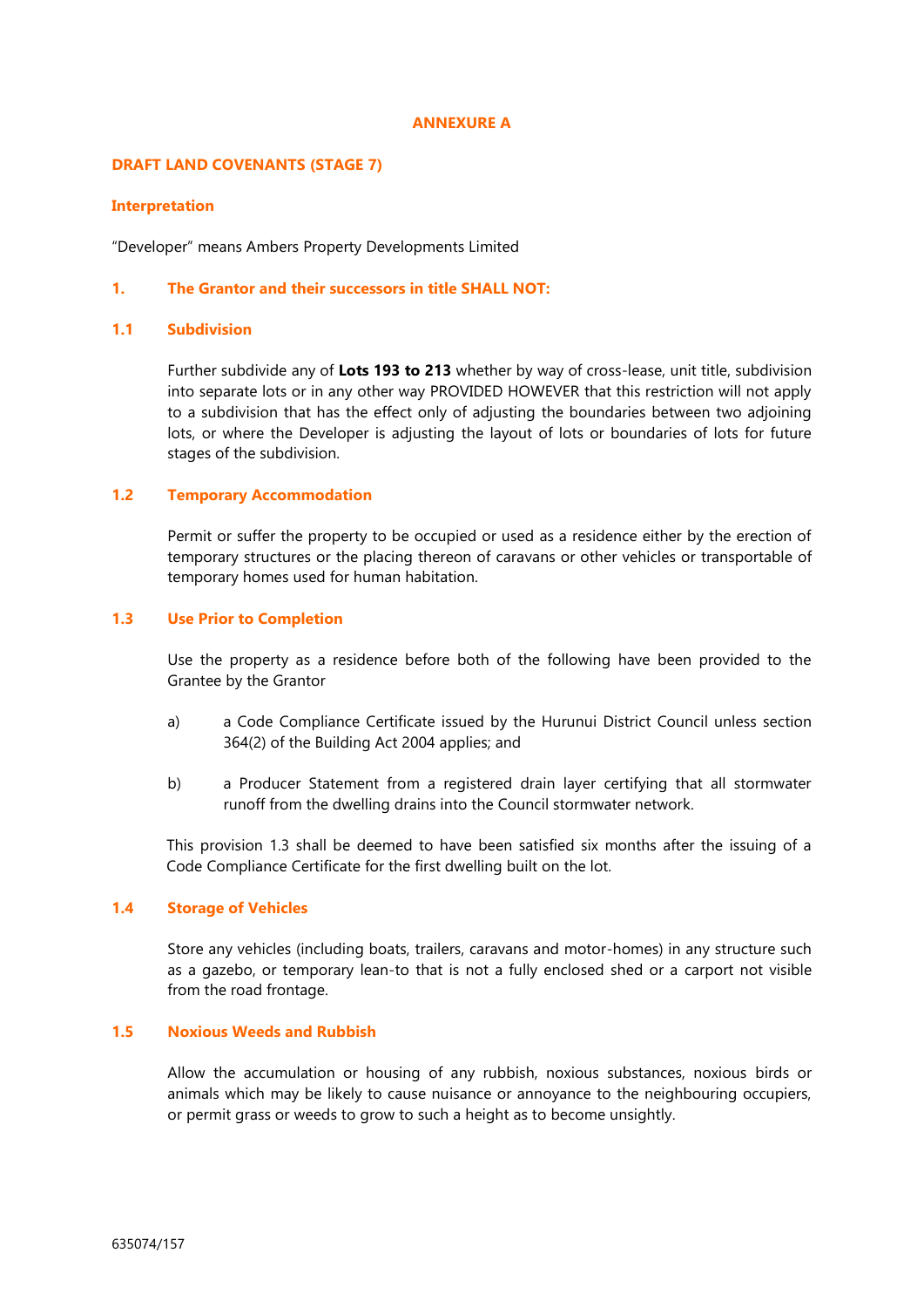## **1.6 Animals**

Permit any dog or other pet to be kept in or about the property which dog or other pet is likely to cause a nuisance or annoyance to other neighbouring occupiers or detract from the subdivision, and in particular, without otherwise limiting this restriction, not to keep on or about the property any dog which in whole or part appears to be a Pit Bull Terrier, Rottweiler, Japanese Akita, Japanese Tosa, Dogo Argentino or Brazilian Fila. The keeping of pigeons is expressly prohibited.

## **1.7 Signs**

Permit any advertisement, sign or hoarding of a commercial nature (excluding a professionally made "For Sale" sign) to be erected on any part of the property or dwelling, including any sign indicating that the dwelling is a Show Home, PROVIDED THAT the Developer shall have the discretion to allow a Show Home sign to be erected for such time as the Developer shall decide, AND FURTHER PROVIDED THAT under no circumstances shall any signage be affixed to any of the fences referred to in clause 1.9, or before obtaining the Developer's consent in writing.

#### **1.8 Gas**

Allow any portable gas cylinders or bottles to be placed on the Lot which are visible from the road, but this does not apply to gas bottles for use with outdoor barbeques or free-standing outdoor gas heaters.

## **1.9 Dwelling Height and Minimum Size**

- a) Erect on any Lot, a dwelling greater in height than a single storey. The Developer may, at the Developer's sole discretion, approve plans with living areas situated within the roof cavity of the dwelling provided that there are no windows set into the roofline or gable area and that the only natural light permitted into the roof cavity is from skylights. Any such dwelling shall not be deemed to be in breach of this clause by virtue of its having a living area situated within the roof cavity.
- b) Erect on any lot any structure other than one new dwelling house including attached garaging but excluding associated outbuildings, with a minimum floor area, including garaging of
	- not less than 160m2 for Lots 800m2 and over
	- not less than 140m2 for Lots between 500m2 and 800m2
	- not less than 120m2 for Lots under 500m2.

## **1.10 New Materials**

Erect or permit to be erected on the Lot any building using anything other than new materials PROVIDED THAT second-hand bricks may be allowed for exterior cladding at the Developer's discretion. No pre-lived in dwelling shall be transported on to the Lot. Certain pre-built dwellings can be approved by the Grantee at its sole discretion provided they will comply with the standard of development envisaged.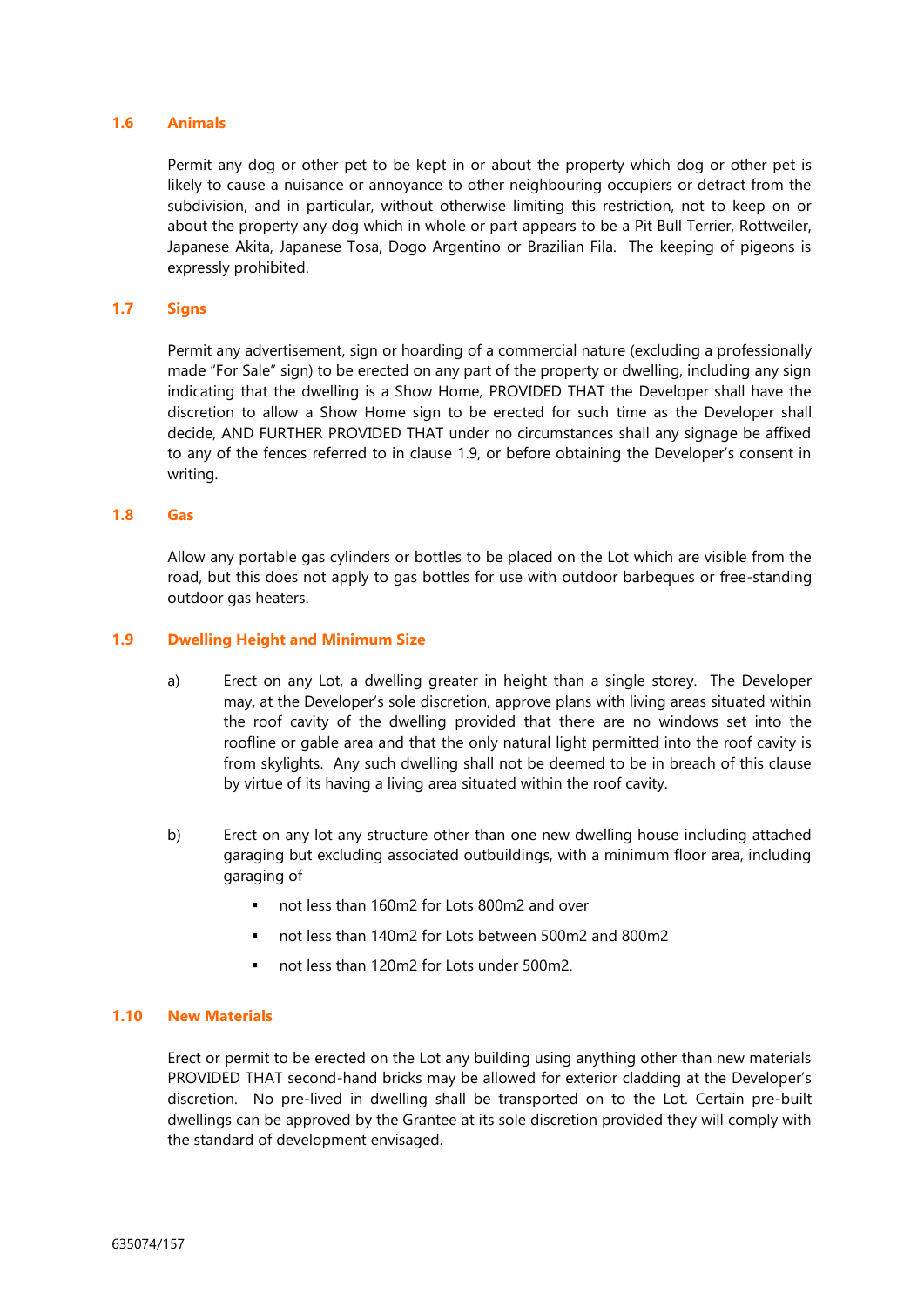## **1.11 Non-permitted Cladding Materials**

Construct any building on the Lot with an external cladding of unrelieved flat sheet fibrolite, hardiflex, galvanised steel or similar materials PROVIDED THAT this restriction shall not apply to the cladding of soffits or gable ends.

# **1.12 Painting**

Leave the outside of any dwelling unfinished, or any exterior walls or doors unpainted or unstained PROVIDED THAT this clause shall not apply where natural timber cladding or decorative brick, stone or concrete are used.

#### **1.13 Building Materials**

Use as a roofing material any material other than tiles (clay, ceramic, concrete, decramastic, pre-coated pressed steel) of a single colour or pre-painted long-run pressed steel (the use of zincalume shall not be permitted), nor exterior cladding of material other than clay brick, weather-board, linea board, concrete block, masonry, stucco, solid plaster or glazing or a combination of the above. Preferred building materials are detailed in the Grantee's Design Guidelines.

## **1.14 Fencing Materials**

Erect or permit to be erected on the land any fence or boundary wall of any material containing cement board sheets or panels, corrugated iron, or metal sheeting, or that does not have a capping ridge along the top of the fence.

#### **1.15 Reserve Boundaries and Fencing**

a) In respect of Lots **193 and 194**:

- (i) remove, build or permit to be built any fence on the boundary between the Lot and the adjoining reserve other than a pool / warner style decorative metal fence of a height not exceeding 1.2 metres; or
- (ii) build or permit to be built any building or structure within two metres of the boundary between the Lot and the adjoining reserve. In this context, a building or structure shall not include a swimming pool or any structure the sole purpose of which is for landscaping but shall include any additional fencing, except for side boundary fencing not greater in height than 1.2m. Any additional fencing must be approved by the developer as part of the landscape approval provision at clause 1.22.

#### **1.16 Boundary Fencing – Road Frontage Setbacks**

a) Interpretation

**"Maximum Length"** means 30% of the length of the Road Boundary

**"Road Boundary"** means a boundary between a Lot and any legal road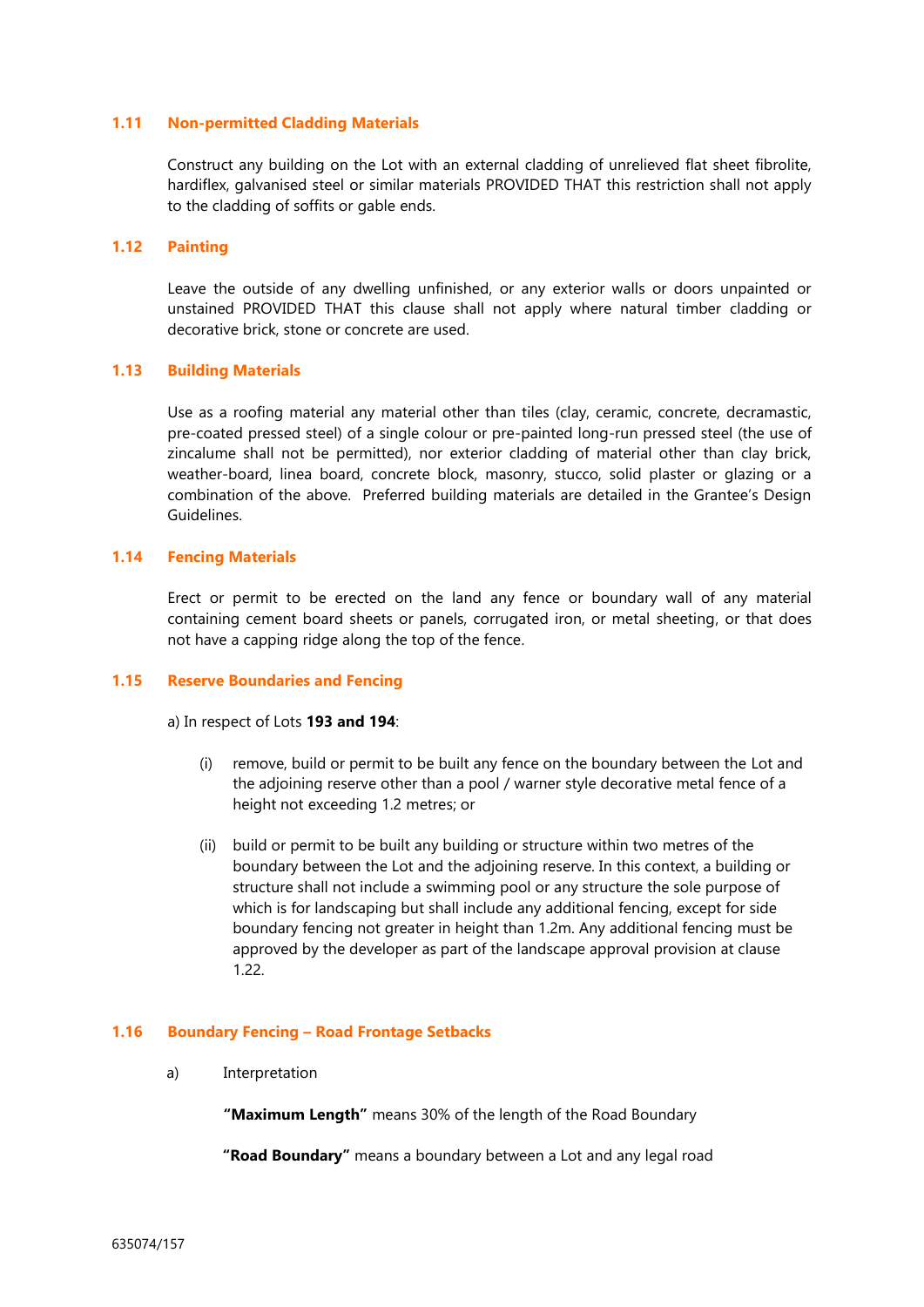**"Side Boundary"** means a boundary between a lot and an adjoining lot that is not a Road Boundary

**"Total Length"** means the total length of the fence taken in a line parallel to the road

## b) Road Boundary Fencing – **Lots 193 to 202, 204 to 205 and 208 to 213.**

The Grantor shall not permit any fence or other structure (other than a letterbox, and any decorative metal fence referred to in clause 1.15(a)) to be erected in the area between the Road Boundary and a line drawn parallel to the Road Boundary, with the distance between such line and the Road Boundary being determined by those parts of the dwelling closest to the Road Boundary.

## **1.17 Side Boundary Fences**

- a) Permit any fence to be erected on the common Side Boundaries between any of **Lots 193 to 213** within 1 metre of the point where the Side Boundary meets the Road Boundary, and that the fence is raked at an angle of 30 degrees until it attains its maximum height of 1.8 metres above finished ground level.
- b) Permit any fence erected on the Lot or any boundary to exceed 1.8 metres generally above finished ground level.

## **1.18 Letterbox**

Erect a dwelling without contemporaneously erecting a new letterbox of a design, colour and cladding consistent with the dwelling or fences, or as approved by the Grantee in accordance with clause 1.22.

## **1.19 Completion of Landscaping, Driveways and Paths**

Permit the dwelling to be occupied unless all driveways and paths are completed in permanent materials, and all road frontage areas are properly grassed or landscaped.

### **1.20 Satellite Dishes / Air Conditioning Units**

- a) Place or allow to be placed on the land or buildings any aerials or satellite dishes unless the same comply with the following requirements:
	- (i) have a maximum diameter of one metre; and
	- (ii) are situated at least four metres from the front façade of the dwelling; and
	- (iii) are mounted below the ridgeline of the roof.
- b) Place or allow to be placed on the land or any part of the buildings any external air conditioning unit visible from the road frontage of the Lot.
- c) Place or allow to be placed on the land or any part of the buildings any overhead power or communication lines.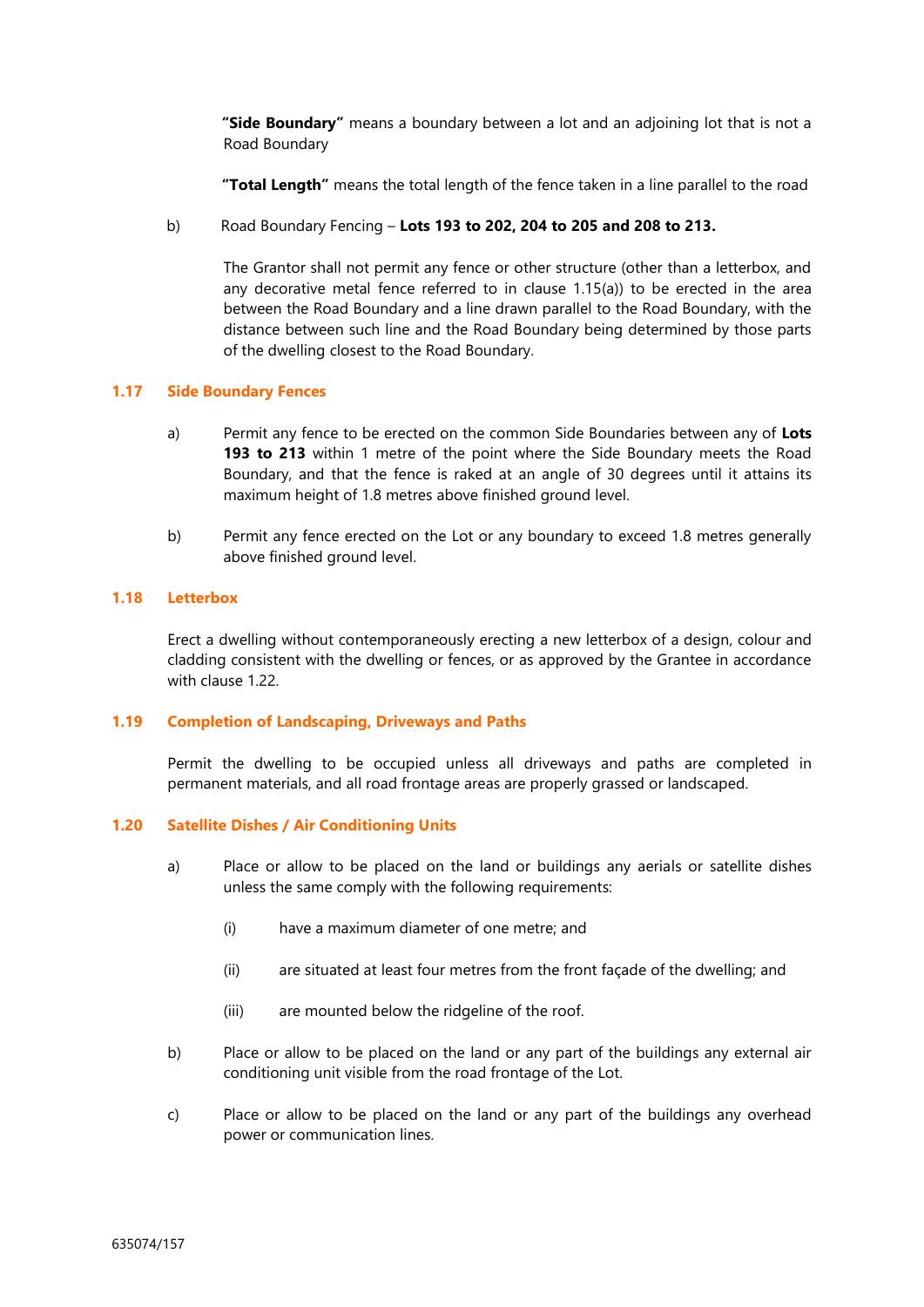## **1.21 Garden Ornamentation**

Place or allow to be placed on the land or buildings any brightly painted ornaments that are reasonably visible by any other person standing on the footpath of any legal road.

### **1.22 Grantee to Approve Plans**

Commence any work on the property:

- a) Without submitting to the Developer (for the purposes of this clause 1.22 meaning Ambers Property Developments Ltd C/- Saunders & Co, PO Box 18, Christchurch) for its approval all building plans, including site plans (showing the position of the vehicle crossing, unless already fixed by the Grantee) specifications, fencing, landscaping plans (which shall be prepared by a qualified landscape designer) and builder. Sole discretion lies with the Grantee in approving building and site plans, specifications, fencing and landscaping plans, which shall comply with the Design Guidelines provided by the Grantee, to the Grantee's satisfaction.
- b) Which does not conform to the plans approved by the Grantee. Any variation to or deviation from the approved plans and Design Guidelines not approved by the Grantee will be a breach of this clause and subject to the provisions of clause 3.

PROVIDED THAT this clause 1.22 only will cease to apply and be of no further effect from the date that a Code Compliance Certificate is issued for the first dwelling to be built on the Lot.

AND FURTHER PROVIDED THAT the Grantor acknowledges that the Grantee has no legal responsibility or liability for the enforcement, enforceability or applicability of these covenants, nor does the Grantee undertake to enforce or monitor compliance with these covenants on an ongoing basis.

For the avoidance of doubt all other covenants shall continue to endure for the benefit of all benefitting lots other than this requirement to contain developers approval.

# **1.23 Construction Fencing**

Commence construction until temporary fencing has been erected on the entire length of all unfenced boundaries. The temporary fence must comprise removable wire or shade cloth (or other see-through material) and must provide only one vehicle access to the lot from the road or right-of-way.

## **1.24 Construction Zone Areas**

Commence construction until a vehicle crossing of no less than three metres width has been installed in a position approved by the Grantee (unless already formed by the Grantee), the kerb cut down at the crossing and the driveway from the road to the Lot formed and suitably based. The Grantor shall not make any use of the adjoining lots (whether occupied or not) any berms (except at designated crossings) or footpaths for construction work or for access by vehicles.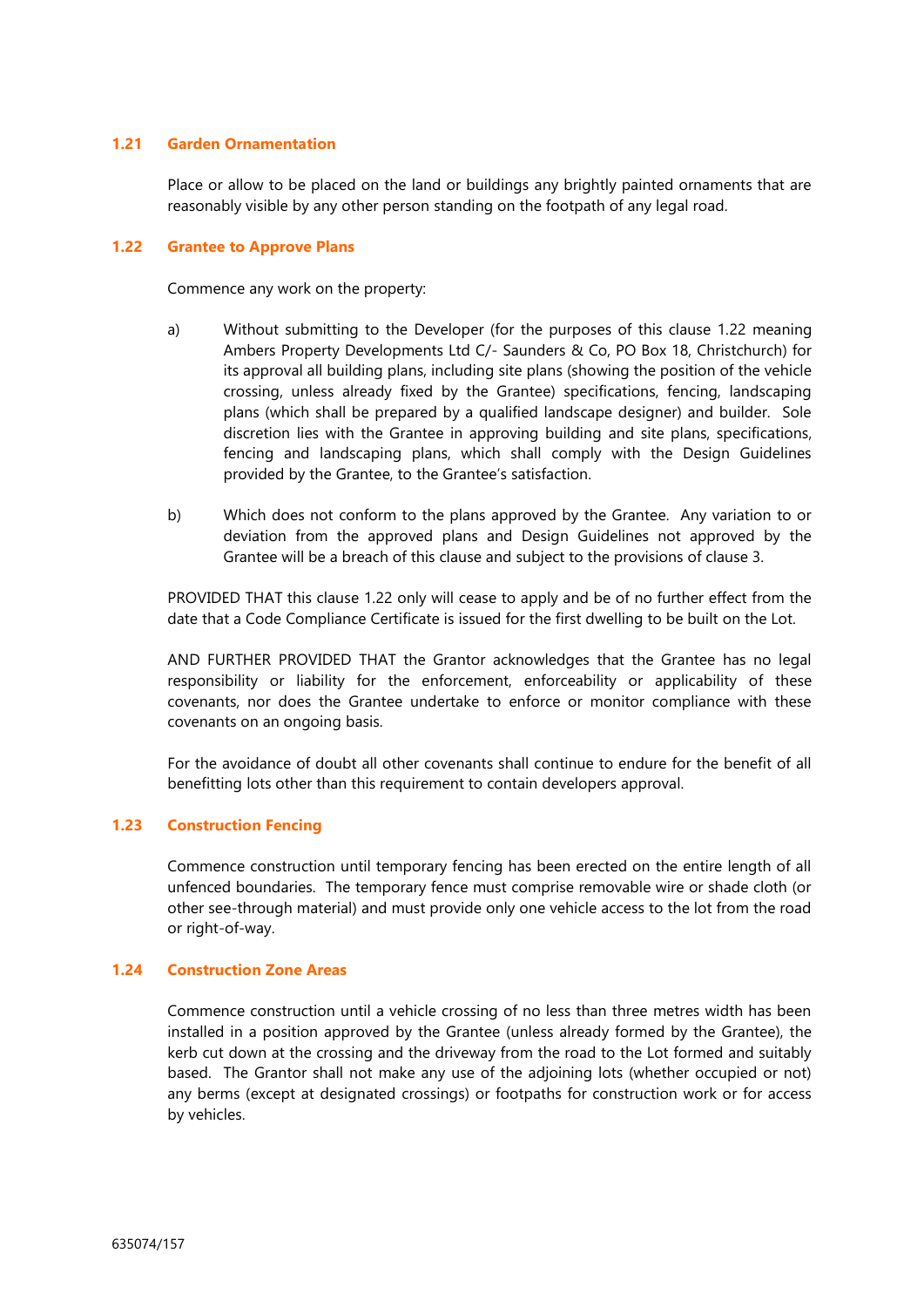#### **1.25 Health and Safety Requirements**

Permit any construction unless the building site complies with the requirements of the Health and Safety in Employment Act 1992 (or any Act passed in substitution).

### **1.26 Delivery of Materials**

Undertake or permit during the course of construction the loading, unloading, delivery, or storage of building materials other than within the boundaries of the property.

## **1.27 Building Rubbish**

Carry out any construction unless an adequate rubbish skip is present within the boundaries of the Lot at all times (and regularly emptied or replaced), nor allow during the course of construction any rubbish to blow outside the boundaries of the Lot.

## **1.28 Washing of Vehicles**

During the course of construction allow any vehicles to be washed down other than within the boundaries of the Lot.

### **1.29 Portable Toilet Facility**

Permit the Grantor's construction workers or contractors to use the property or any other area on the Plan for toileting purposes. Prior to construction commencing, the Grantor shall provide a suitable portable toilet facility within the boundaries of the Lot for use by the Grantor's construction workers and contractors.

#### **2 Dispute Resolution**

Except as relates to the exercise of any discretion, opinion, approval or consent requested of the Grantee under these covenants, if any dispute arises between the parties concerning the covenants, then the parties shall enter into negotiations in good faith to resolve their dispute.

If the dispute is not resolved within twenty working days of the date on which the parties began their negotiations, then the parties shall submit to the arbitration of an independent arbitrator appointed jointly by the parties. If the parties agree, that person appointed may act as an expert and not an arbitrator.

If an arbitrator cannot be agreed upon within a further ten days, then an independent arbitrator will be appointed by the President for the time being of the Canterbury Branch of the New Zealand Law Society.

Such arbitration will be determined in accordance with the Arbitration Act 1996 (and its amendments) or any enactment passed in substitution.

# **3 Default Provisions**

If there should be any breach or non-observance of any of these covenants and without prejudice to any other liability, which the Grantor may have to any person having the benefit of this covenant, the Grantor will upon written demand being made by the Grantee or any of the registered proprietors of the lots: